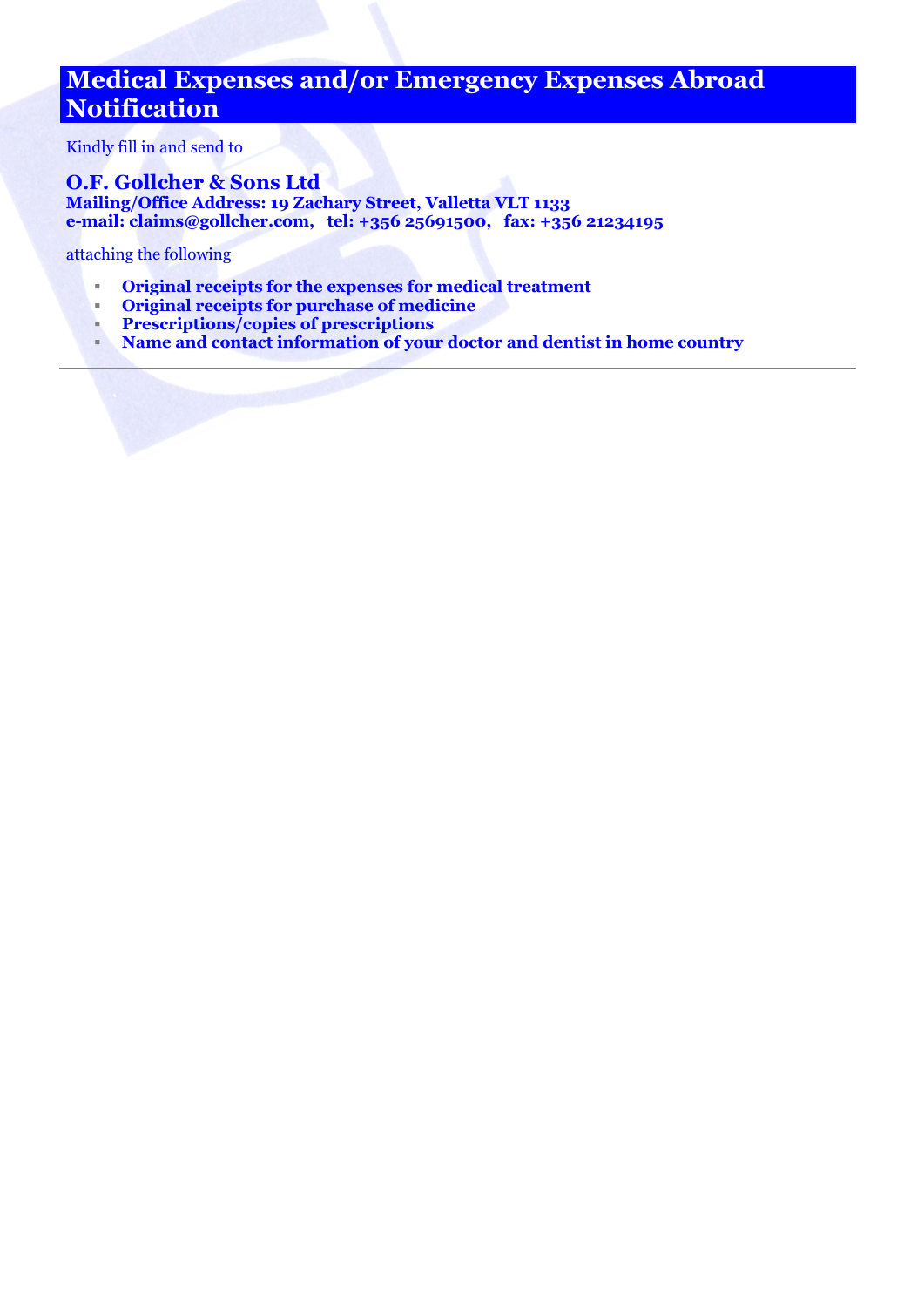| <b>Policy Holder</b>       | Full Name:                                                                                                                                                                                                                           |
|----------------------------|--------------------------------------------------------------------------------------------------------------------------------------------------------------------------------------------------------------------------------------|
|                            | Phone: <u>and the contract of the contract of the contract of the contract of the contract of the contract of the contract of the contract of the contract of the contract of the contract of the contract of the contract of th</u> |
|                            | Address: North Communication of the Communication of the Communication of the Communication of the Communication of the Communication of the Communication of the Communication of the Communication of the Communication of t       |
|                            |                                                                                                                                                                                                                                      |
|                            |                                                                                                                                                                                                                                      |
|                            | Date of Birth:                                                                                                                                                                                                                       |
|                            | Policy no:.                                                                                                                                                                                                                          |
|                            |                                                                                                                                                                                                                                      |
| <b>Insurance</b><br>period |                                                                                                                                                                                                                                      |
| <b>Description of</b>      | <b>Illness / Accident</b>                                                                                                                                                                                                            |
| <b>Incident</b>            | When and where did the illness occur?                                                                                                                                                                                                |
|                            | Date: $\_\_\_\_\_\_\_\_\_\_\_\_\_\_\_\_\_\_\_\_$                                                                                                                                                                                     |
|                            | Place: $\qquad \qquad$                                                                                                                                                                                                               |
|                            | When and where did the accident happen?                                                                                                                                                                                              |
|                            | Date: $\_\_\_\_\_\_\_\_\_\_\_\_\_\_\_\_\_\_\_\_$                                                                                                                                                                                     |
|                            | Place: <u>______________________________</u>                                                                                                                                                                                         |
|                            | If the accident happened during sport activities, please state the type of activity:                                                                                                                                                 |
|                            | Please, describe why and how you visited the doctor/hospital + give a specification of the costs                                                                                                                                     |
|                            |                                                                                                                                                                                                                                      |
|                            |                                                                                                                                                                                                                                      |
|                            |                                                                                                                                                                                                                                      |
|                            |                                                                                                                                                                                                                                      |
|                            |                                                                                                                                                                                                                                      |
|                            |                                                                                                                                                                                                                                      |
|                            |                                                                                                                                                                                                                                      |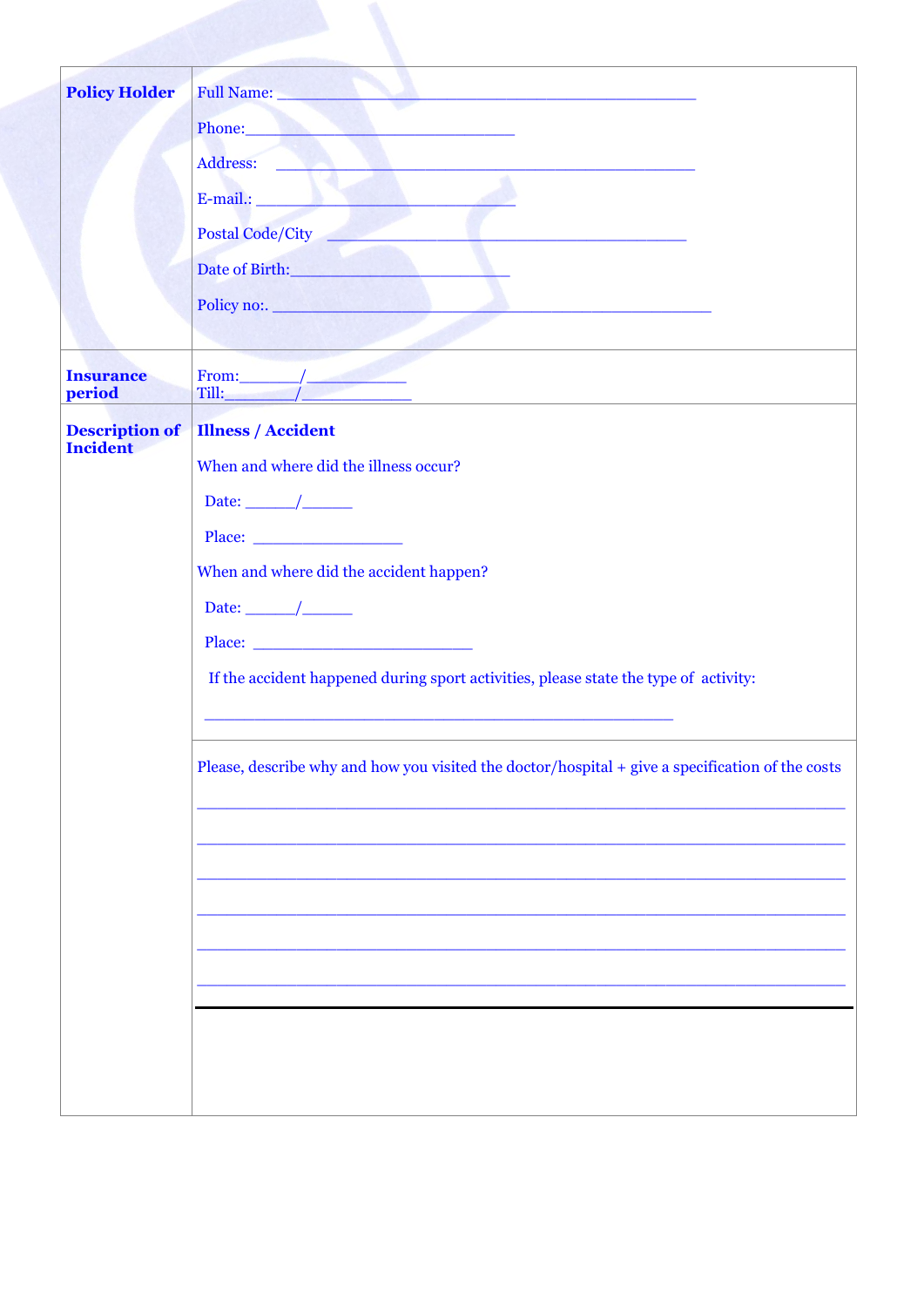## Medical Expenses and/or Emergency Expenses Abroad<br>Notification cont'd.

| <b>Description</b><br>of Incident | State diagnosis and the name of the doctor                                                            |
|-----------------------------------|-------------------------------------------------------------------------------------------------------|
|                                   |                                                                                                       |
|                                   | Did you receive treatment for this illness prior to leaving your country of residence?<br>Yes:<br>No: |

| <b>Further</b><br><b>information</b><br>about<br>accident /<br>crime | Witness to the accident:<br>Name: Name and the set of the set of the set of the set of the set of the set of the set of the set of the set of the set of the set of the set of the set of the set of the set of the set of the set of the set of the set o |
|----------------------------------------------------------------------|------------------------------------------------------------------------------------------------------------------------------------------------------------------------------------------------------------------------------------------------------------|
| <b>Description</b><br>of Incident                                    | <b>Other</b><br>What is your reason for submitting this claim?                                                                                                                                                                                             |
|                                                                      |                                                                                                                                                                                                                                                            |
|                                                                      | When and where did the event occur?<br>Date: $\frac{\qquad}{\qquad}$<br>Place:                                                                                                                                                                             |
|                                                                      | Please, give a specification of the costs made                                                                                                                                                                                                             |
|                                                                      |                                                                                                                                                                                                                                                            |
|                                                                      |                                                                                                                                                                                                                                                            |
|                                                                      |                                                                                                                                                                                                                                                            |